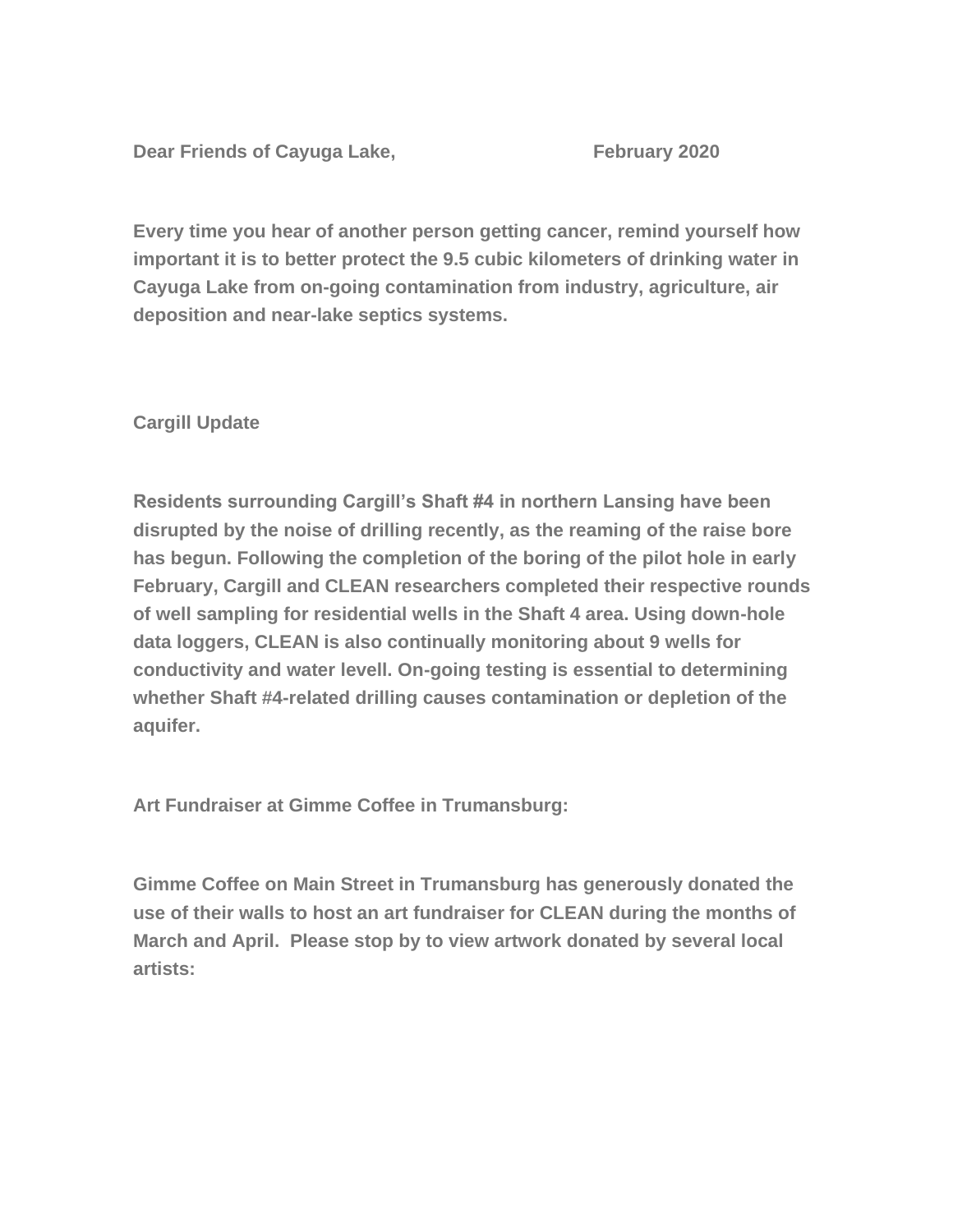

**Rob Mackenzie**

**9' x11" oil on panel**

**"Right of Way, Williamee Road, Trumansburg"**

**\$425**



**Kay Burkett**

**"Spring Blooms"**

**\$125**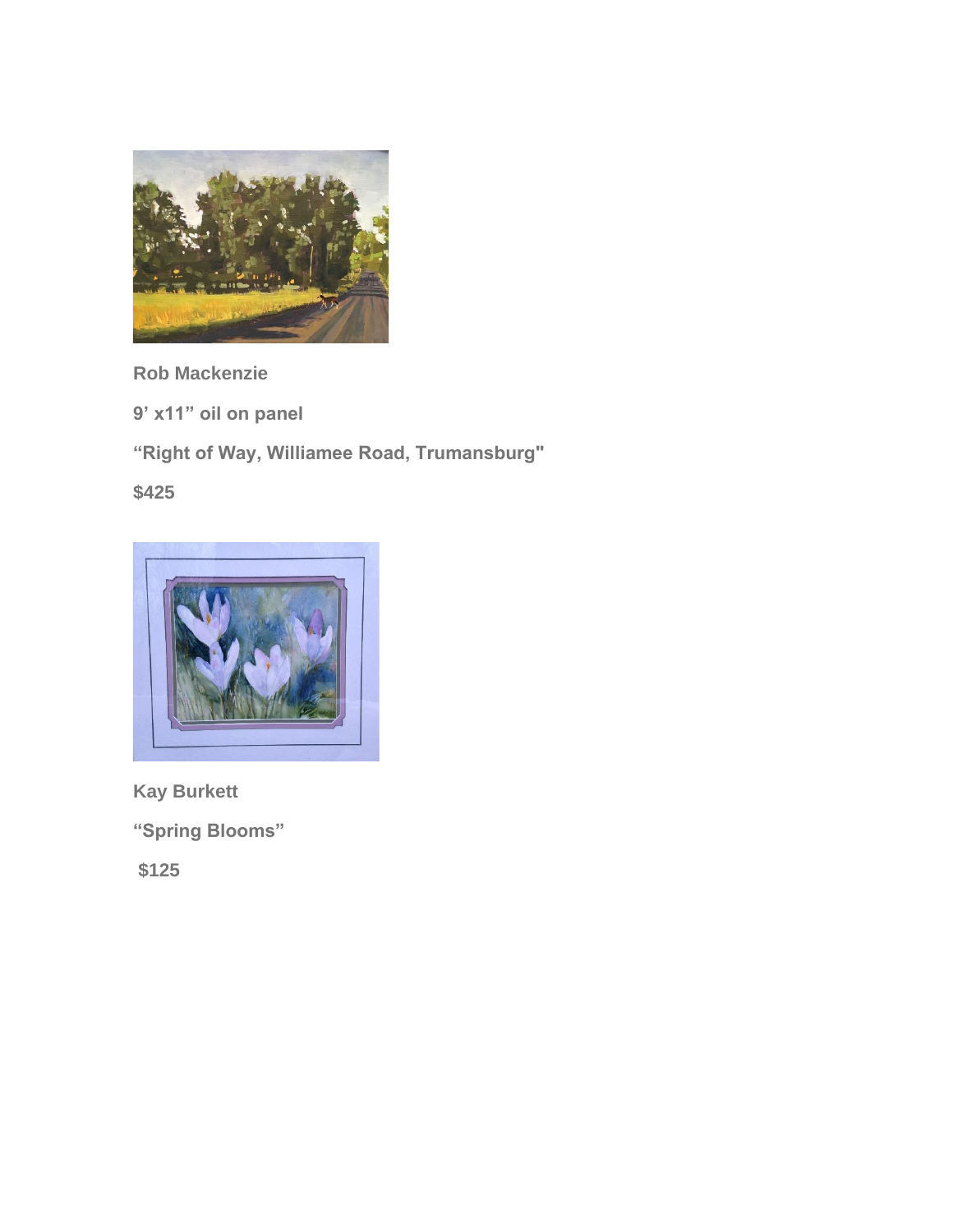

**Mike Koplinka Loehr "Stone HeArt and Soul" \$60**



**Marc Chagall Print [no.171 of 500]**

**"Sleeping Woman with Flowers"**

**\$175**

**100% of proceeds will benefit the work of Cayuga Lake Environmental Action Now. Please email** [CLEAN.CayugaLake@gmail.com](mailto:CLEAN.CayugaLake@gmail.com) **if you are interested in purchasing a piece.**

**Upcoming Water Quality Event:**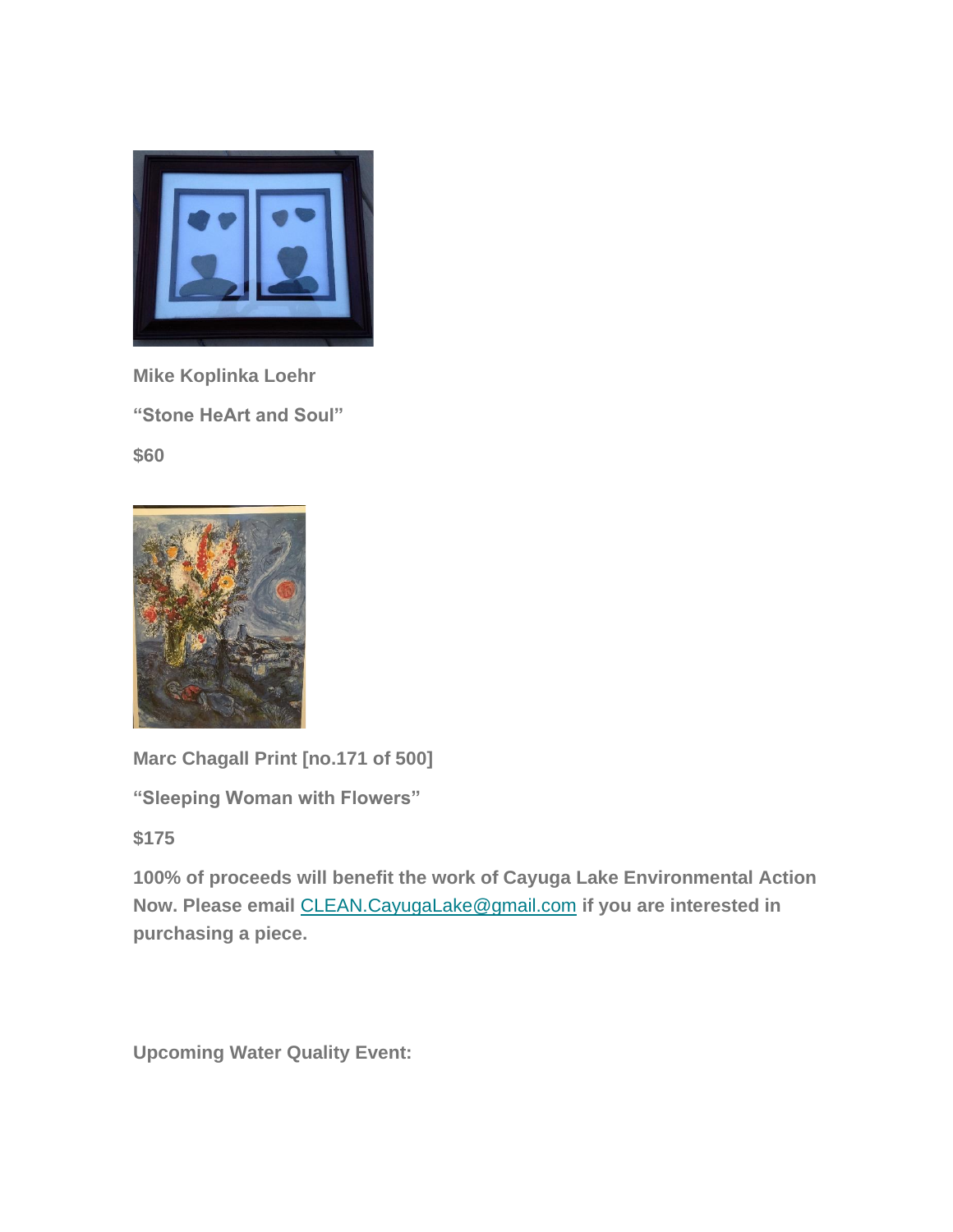**Bob Brower Scientific Symposium- find out more about HABs and other water quality issues affecting our Finger Lakes**

**March 7, 2020 9:00 AM—11:30 AM Main Stage, Auburn Public Theater 8 Exchange Street, Auburn NY 13021 Free \* Open to the Public \* Accessible** <https://owla.org/bbss2020/>

**Reminder: Please visit** [cleancayugalake.org/coal-ash-landfill](https://cleancayugalake.org/coal-ash-landfill/) **and sign the petition to DEC Commissioner Seggos urging the DEC to require remediation of the Coal Ash Landfill at Cayuga Power Plant.**

**CLEAN needs your help! If you are interested in adding your energy into our campaigns to protect the lake, please contact us at** [CLEAN.CayugaLake@gmail.com](mailto:CLEAN.CayugaLake@gmail.com) **and include information about yourself and what volunteer opportunities you are interested in committing to. Please consider becoming involved to help our organization grow.**

**We appreciate your continued support. Tax-deductible donations can be made to CLEAN** [here](http://cleancayugalake.org/donations/)**.**

**Thank you, Cayuga Lake Environmental Action Now**